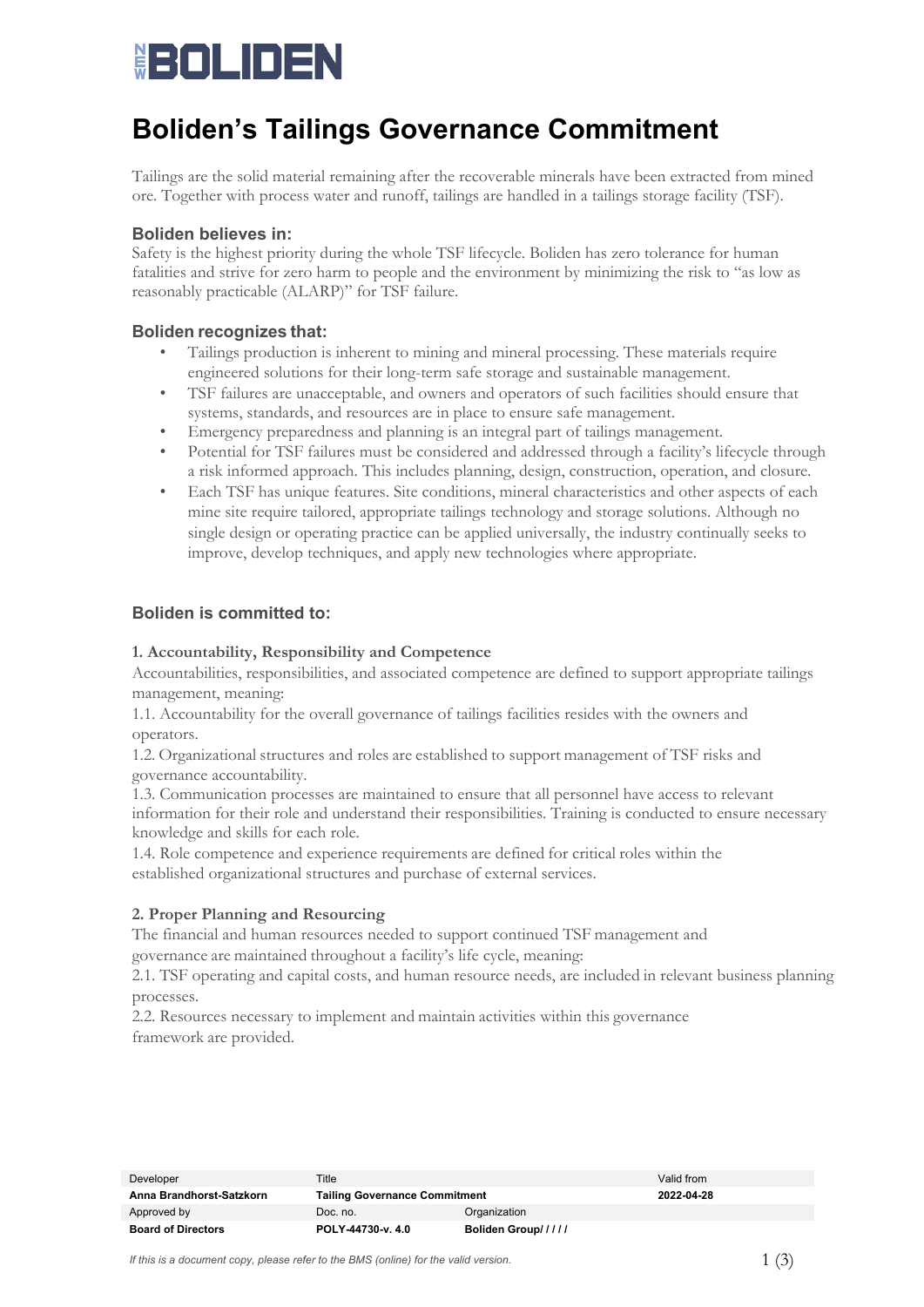# ▓▅▞▅▍▁▏▎▅▍▅▚

### **3. Effective Risk Management**

The identification, control, verification, and mitigation of risks associated with the TSF is essential for the integrity of the facility, meaning:

3.1. Risk controls and their associated verification activities are identified based on failure modes and their associated consequences and evaluated on a TSF specific basis considering all phases of the TSF life cycle. Risks can be both technical and organizational in nature.      

3.2. Suitably qualified and experienced experts are involved in TSF risk identification and analysis, as well as in the development and review of effectiveness of the associated controls.   

3.3. Performance criteria are established for risk controls and their associated monitoring, reporting and verification activities.

3.4 Identified risks are prioritized and mitigated to reduce the risk of failure as low as reasonably practicable (ALARP).

### **4. Effective Change Management**

Risks associated with changes are assessed, controlled, and communicated to avoid inadvertently compromising TSF integrity, meaning:

4.1. Processes are applied that involve the identification, assessment, control, and communication of risks to TSF integrity arising from both internally and externally driven change, to avoid introducing uncertain, unacceptable, and/or unmanaged risks.

4.2. Documents and records that support TSF planning, design, construction, operation, surveillance, management, and governance are maintained and kept suitably current and accessible.

### **5. Comprehensive Emergency Preparedness and Swift Response**

Processes are in place to recognize and respond to potential failure of TSFs and mitigate the potential impacts arising from a TSF failure, meaning:

5.1. Action thresholds and their corresponding response to early warning signs of potential catastrophic failure are established.   

5.2. Emergency preparedness and response plans are established to commensurate with potential failure consequences. Such plans specify roles, responsibilities, and communication procedures.

5.3. Emergency preparedness and response plans are periodically tested.

5.4 In the event of a TSF failure, mechanisms for recovery shall be established.

## **6. Regular, Competent Review and Assurance**

Internal and external review and assurance processes are in place so that controls for TSF risks can be comprehensively assessed and continually improved, meaning:    

6.1. Internal performance monitoring and inspections and internal and external reviews and assurance are conducted at regular intervals to commensurate with consequences of TSF failure to evaluate and to continually improve the effectiveness of risk controls.   

6.2. Outcomes and actions arising from TSF review and assurance processes are recorded, reviewed, closed-out and communicated.   

6.3. Performance of risk management programs for TSFs is reported to executive management on a regular basis.   

| Developer                 | Title                                |                    | Valid from |
|---------------------------|--------------------------------------|--------------------|------------|
| Anna Brandhorst-Satzkorn  | <b>Tailing Governance Commitment</b> |                    | 2022-04-28 |
| Approved by               | Doc. no.                             | Organization       |            |
| <b>Board of Directors</b> | POLY-44730-v. 4.0                    | Boliden Group///// |            |

*If this is a document copy, please refer to the BMS (online) for the valid version.*  $2 \tag{3}$